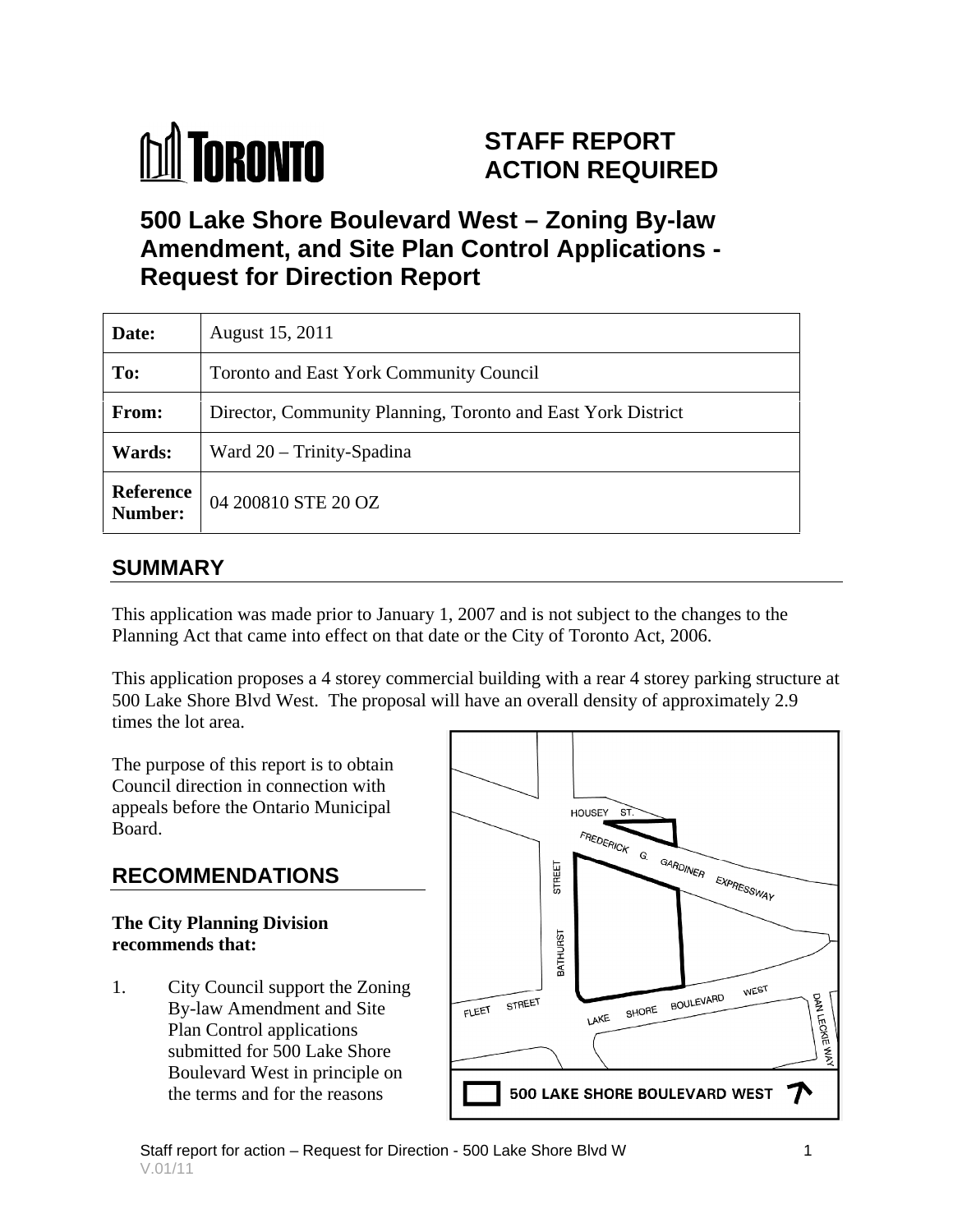outlined in the report from the Director, Community Planning, Toronto and East York District dated August 15, 2011.

- 2. City Council authorize the City Solicitor and necessary staff to attend at the Ontario Municipal Board to present the position set out in this report, as required.
- 3. City Council authorize staff to continue to work with the applicant to resolve any outstanding issues related to requirements of Technical Services and Heritage Preservation Services, and report directly to Council, if necessary, to obtain revised direction prior to the Ontario Municipal Board hearing.
- 4. City Council authorize staff to take any necessary actions to give effect to the above recommendations.

#### **Financial Impact**

There are no financial implications resulting from the adoption of this report.

#### **DECISION HISTORY**

Loblaw Properties Limited is the owner of the 13,923 square metre site on the northeast corner of Bathurst Street and Lake Shore Boulevard West. The site is currently occupied by a four storey historically-designated building constructed in 1927. Applications for a Zoning By-law Amendment and Site Plan Control were filed with the City in 2004. An application for demolition under the Ontario Heritage Act was also filed.

The original proposal sought to build a new Loblaws Superstore on the site. Five hundred and twenty seven parking spaces were proposed in two levels of parking, in the first and second levels of the building, with additional parking provided at the north end of the site. The south and west facades of the building, plus one bay of the eastern façade, were proposed to be retained in place. Access was proposed from Housey Street and Lake Shore Boulevard West.

At the time of the original applications, the Ontario Municipal Board (OMB) was considering appeals related to the consent to sever the site (Block 8 in the Fort York Neighbourhood Secondary Plan) from Block 9/10. Appeals related to Official Plan Amendment and Zoning Bylaw amendments for Block 9/10 were also before the OMB. The Zoning By-law amendment, Site Plan Control, and application for demolition related to Block 8 were appealed and consolidated with the related matters before the OMB. The consent and planning matters related to Block 9/10 were resolved, and Orders related to those matters were issued. The site specific matters related to the proposed development on Block 8 remained before the Board and issuance of a final Order was made subject to satisfaction of pre-approval conditions and finalization of required agreements. The primary issues to be resolved at that time included securing municipal infrastructure obligations and heritage requirements. Subject to certain pre-approval conditions being satisfied and appropriate agreements being entered into, Council had supported the Zoning By-law amendment and Site Plan Control applications but refused the application for demolition treating the proposal as an alteration given the intended retention of facades.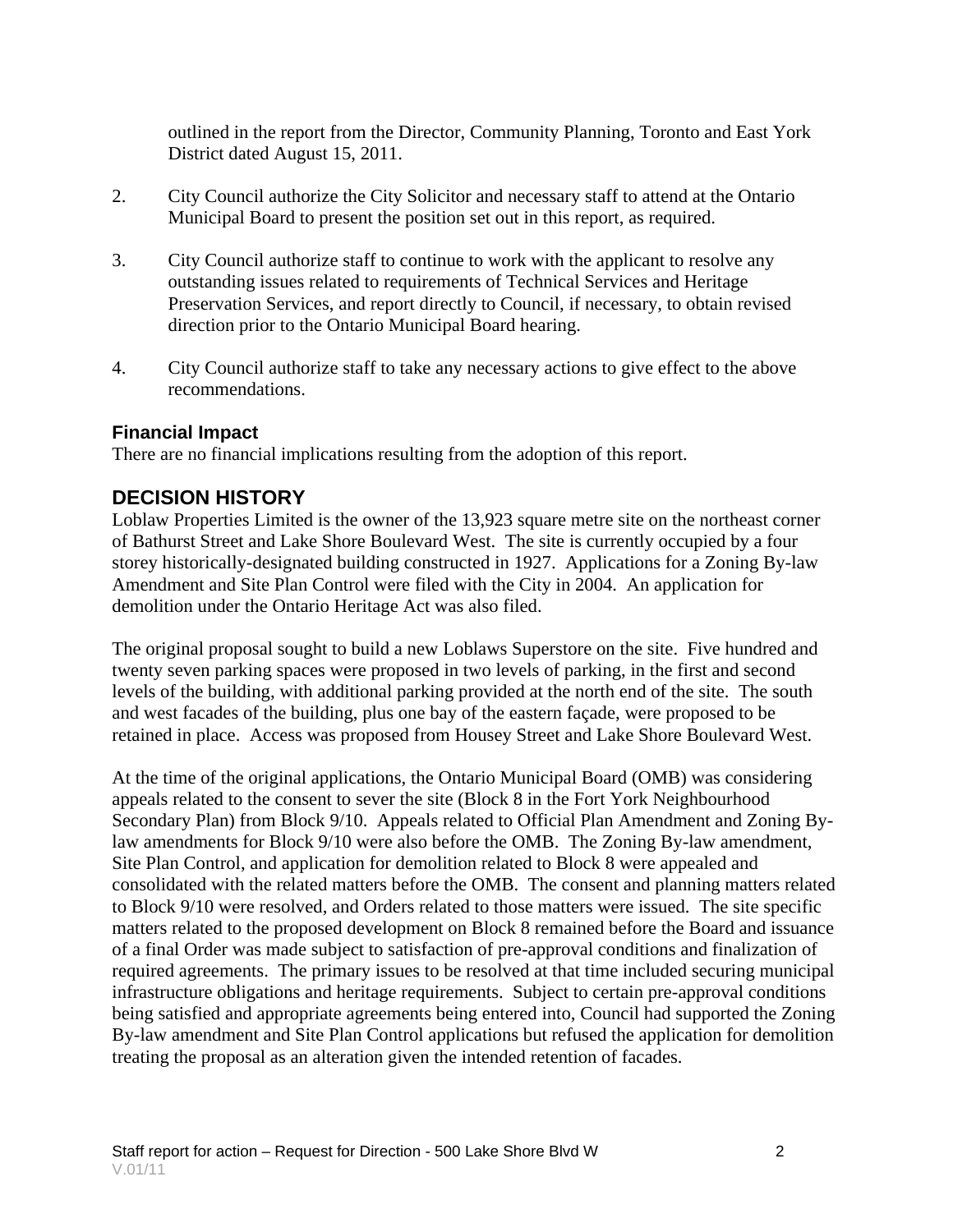Since the original submission was made, the applicant has reviewed a number of scenarios for redeveloping the site, including plans that seek to retain the south, west and part of the east heritage facades of the existing building.

#### **ISSUE BACKGROUND**

#### **Proposal**

Since the time of the original submission, the applicant has revised their proposal and is now seeking permission to construct a 4-storey commercial building on the site. The first floor will consist of a grocery store, the second floor will be comprised of retail and office space, the third and fourth floors will contain office space. The grocery store will have a gross floor area of approximately 6,322 m<sup>2</sup>, an additional 5,341m<sup>2</sup> of retail space is proposed on the second floor, and  $10,421 \text{ m}^2$  of office area is proposed for the upper storeys of the building.

The proposal will have an overall height of approximately 23 metres, and an overall site density of 2.9 times the lot area (including all above-grade parking levels). Parking for 414 automobiles is proposed within a 4 storey parking structure, with access provided from Housey Street and Lake Shore Boulevard West.

Originally the applicant proposed to retain the south and west facades in place, but has since indicated that this is no longer possible due to the condition of the structure. The applicant proposes to dismantle and rebuild the south and west elevations of the existing 4-storey structure, plus one bay of the eastern façade, and replace the existing warehouse structure with a new building designed for the commercial and retail uses. The rear 1-storey section of the building will also be demolished and reconstructed. The existing roof signage is proposed to be temporarily removed and replaced in the same location.

#### **Site Description**

The site is located on the northeast corner of Bathurst Street and Lake Shore Boulevard West. Development in the vicinity of the site is as follows:

- North: The Gardiner Expressway runs across the north portion of the site. North of the expressway are Blocks 33 and 37 of the Railway Lands West. These two blocks are currently subject to a rezoning application to permit 5 towers ranging in height from 8 to 42 storeys.
- South: Across Lake Shore Boulevard West, to the south of the subject site is a 4-storey heritage building housing Rogers Communications. Diagonally across the intersection is a 10 storey residential building and a gas station.
- East: A 24-storey residential building has been constructed to the east of the subject site on Blocks 9/10 of the Fort York Neighbourhood.
- West: A 32-storey residential building has been constructed at the northwest corner of the Bathurst Street and Fleet Street intersection.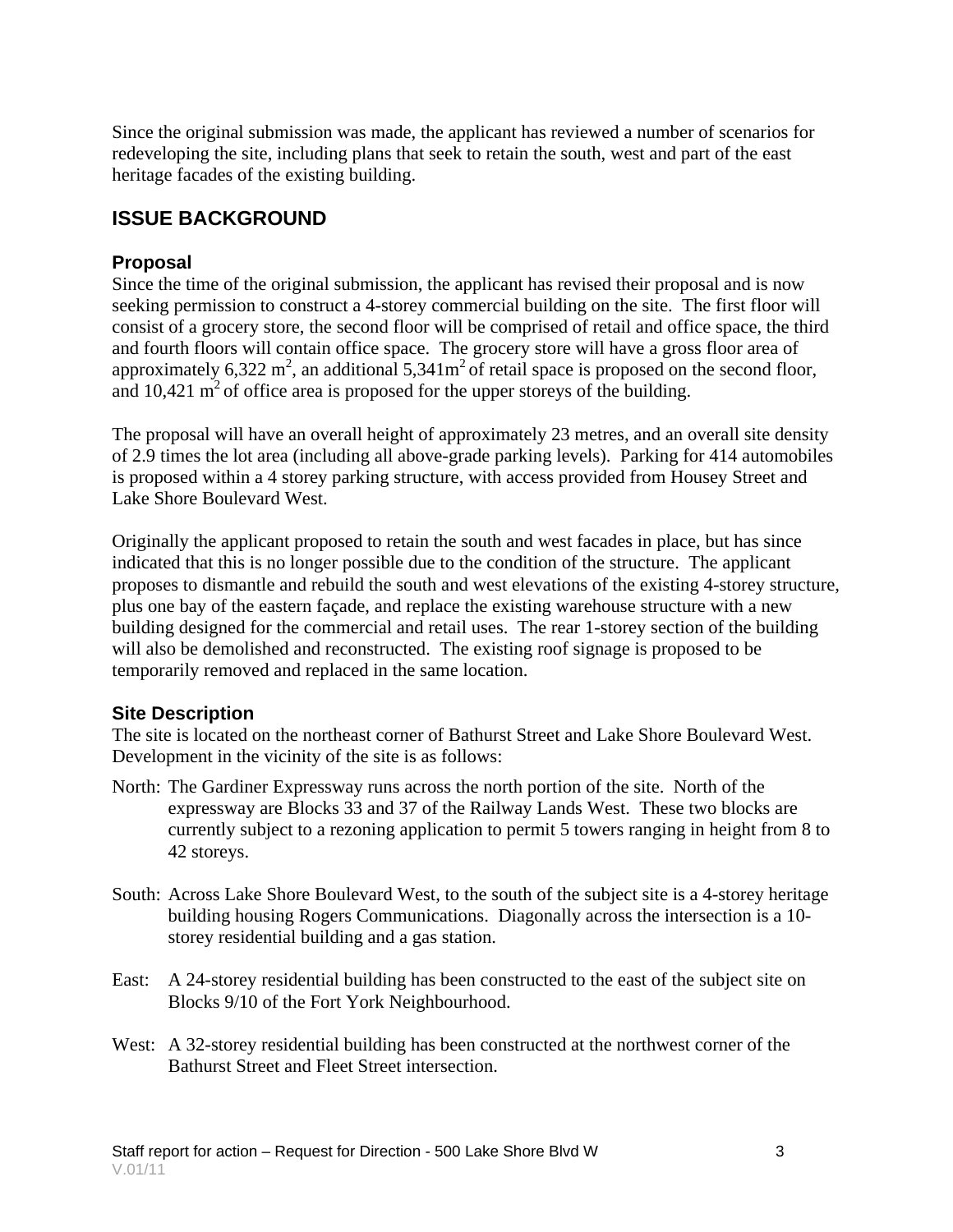#### **Provincial Policy Statement**

The Provincial Policy Statement (PPS) provides policy direction on matters of provincial interest related to land use planning and development. The PPS sets the policy foundation for regulating the development and use of land. The key objectives include: building strong communities; wise use and management of resources; and, protecting public health and safety. City Council's planning decisions are required to be consistent with the PPS.

#### **Official Plan**

The site is designated "*Mixed Use Areas*" in the Official Plan. The Plan contains development criteria that direct the form and quality of new development in these areas.

The subject site is identified as Block 8 within the Fort York Neighbourhood Secondary Plan and is designated *Mixed Use Areas H* in the Secondary Plan. Within this area, the policies identify that there be a mixture of commercial and residential uses with a maximum gross floor area of 71,030 square metres for Area H.

The proposal has been reviewed for compliance and conformity with the criteria contained within the Official Plan. An amendment to the Official Plan is not required.

#### **Zoning By-law**

The property is zoned IC D3 N1.5 with a height limit of 24 metres. The permitted density on the subject site is 1.5 times the area of the lot.

#### **Site Plan Approval**

The proposed development is subject to Site Plan Approval. The applicant submitted a Site Plan Approval application in 2004 with the Zoning By-law Amendment application. Revised drawings submitted in December 2010 are the plans that Staff are currently reviewing. Conditions and requirements are being identified through the processing of the application although not all the technical conditions that will need to be addressed by the applicant have been finalized at this time.

#### **COMMENTS**

#### **Provincial Policy Statement**

Given the submission date of this application, the Provincial Policy Statement (1997), as amended is applicable. City Council's planning decisions are required to be consistent with the PPS. The proposal is consistent with the PPS.

#### **Land Use**

The subject site is identified as Block 8 within the Fort York Neighbourhood Secondary Plan and is designated *Mixed Use Areas H* in the Secondary Plan. Within this area, there is intended to be a mixture of commercial and residential uses up to a maximum gross floor area of 71,030 square metres.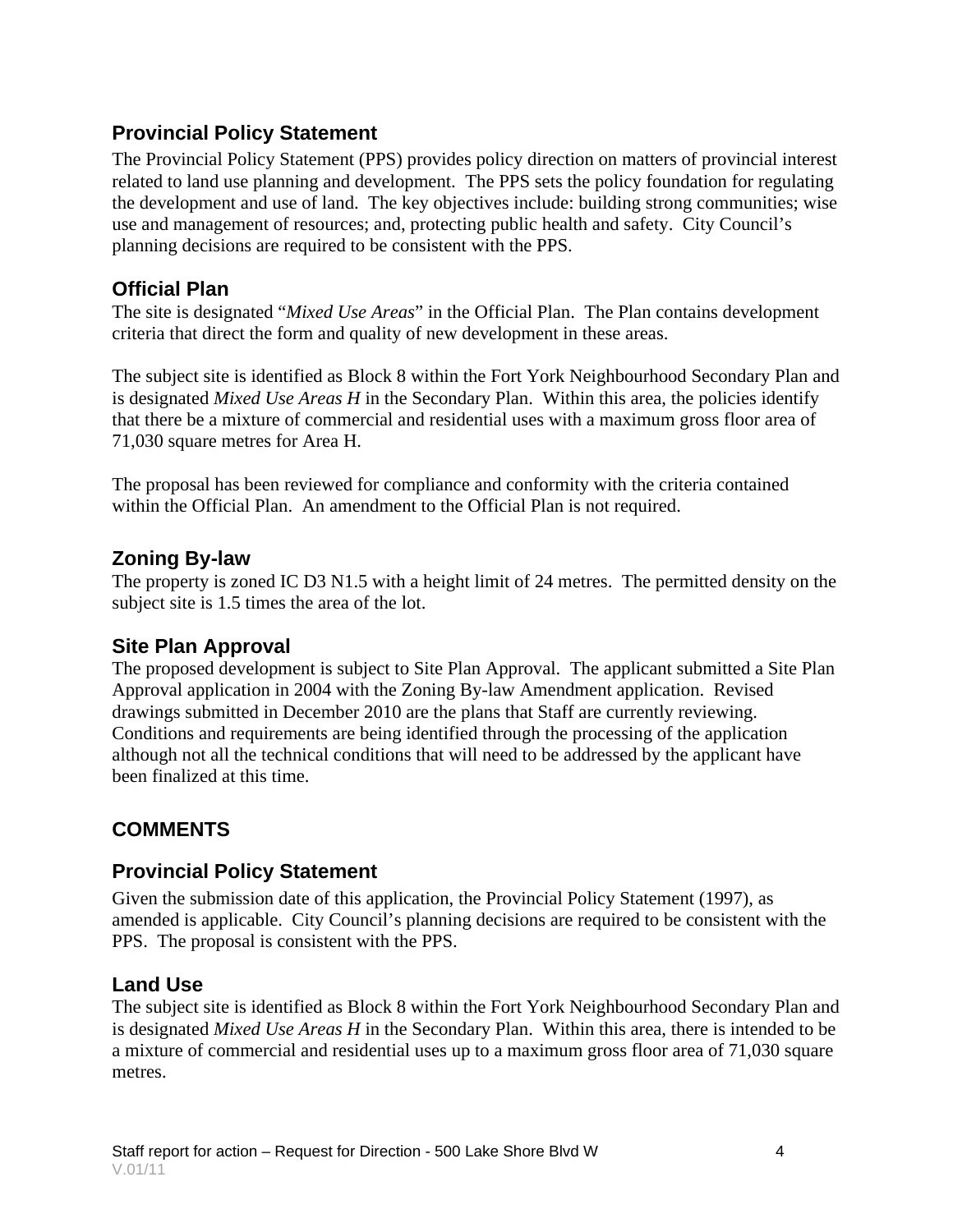The applicant's proposal for 24,597 $m^2$ of retail and office gross floor area on the site, 40,629  $m^2$ inclusive of all parking, is less than the maximum gross floor area permitted by the Secondary Plan. In addition, the proposed mix of retail and office space on the site is consistent with the "*Mixed Use Areas"* policies contained within the Official Plan.

#### **Heritage**

The Loblaw Groceteria Company Building is a historically designated building which plays a key role in the Fort York Neighbourhood. The building was designated by City Council under Part IV of the *Ontario Heritage Act* on February 1, 2001. Built in 1927 the building was designed by the Toronto architectural firm of Sparling, Martin and Forbes and its presence, along with the Tip Top Tailor building and the Rogers building across the street express the built form history of the area.

The Secondary Plan states that any new development at this site will have regard for the historical and architectural significance of the Lake Shore Boulevard West and Bathurst Street facades. The applicant proposes to dismantle, restore and incorporate the existing south and west elevations, and part of the east return of the structure, and replace the existing warehouse structure with a new building designed for the commercial and retail uses. A report regarding the demolition of the heritage structure will be forwarded under separate cover by Heritage Preservation Services to the Toronto Preservation Board for its meeting to be held on September 7, 2011. Staff have requested authorization to report back to Council if, as a result of any recommendations from Toronto Preservation Board, further Council direction from that which is outlined in this report is required.

A Heritage Impact Statement is required to be approved to the satisfaction of the Manager, Heritage Preservation Services. A Heritage Easement Agreement will be required as a pre approval condition of Site Plan Approval together with other conditions as set out by Heritage Preservation Services.

#### **Signage**

There are two existing roof-top billboard signs on the subject building that will remain based on previous approvals. Under Chapter 694 of the City of Toronto Municipal Code (the new City wide Sign By-law), these existing roof-top billboard signs can remain provided they are not substantially altered (i.e. change in the method of sign copy display; change in the dimensions of the sign face; change in the height of the sign; etc.) and only repaired and maintained. If altered, the "grand-fathered" permissions would be lost and the applicant would have to comply with the new provisions respecting third party signs under the jurisdiction of Chapter 694 of the City of Toronto Act.

A previous sign variance for this site, heard and decided on by Toronto and East York Community Council, recommended that the applicant be permitted to remove the roof-top billboard signs and put the same signs back onto the roof once the construction of the building is complete. The proposal now contemplates the re-erection of the existing roof-top billboard signs in the same location and with the same attributes as previously approved. As such, Toronto Building has advised that this current proposal is not a substantial alteration and does not require approvals under Chapter 694.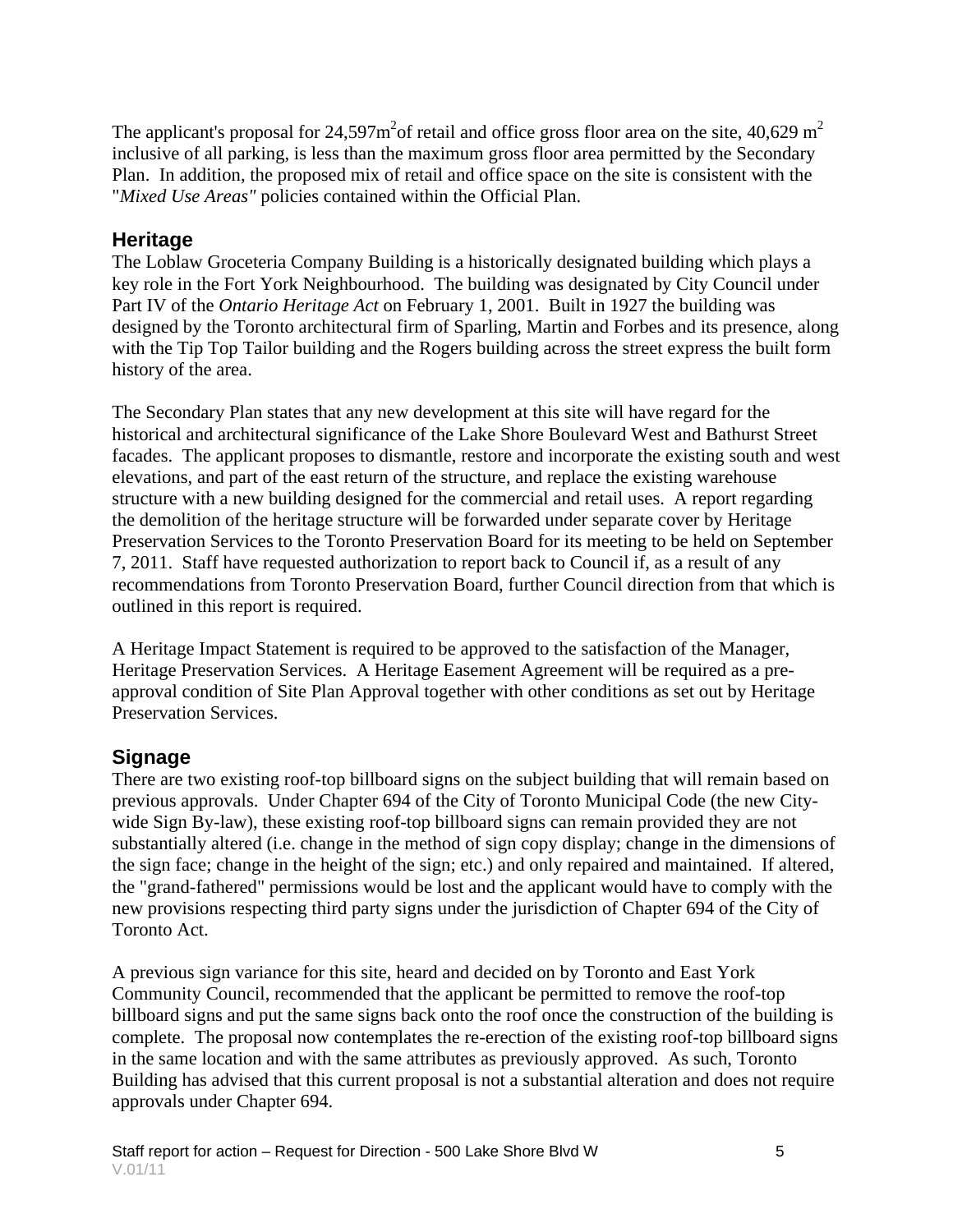#### **Traffic, Access and Infrastructure**

The site is located within an area covered by the Class Environmental Assessment Study for Infrastructure Improvements in the Fort York and Railway Lands West Neighbourhoods. The Environmental Assessment has been completed, and the grades on Bathurst Street and Housey Street have been established, which are different than the grades that currently exist on the site. Technical Services staff has requested that the applicant illustrate how the project will interface with the reconstructed streets.

As part of the original application, the proposed access points were Lake Shore Boulevard West and Housey Street. The Lake Shore Boulevard West access driveway was to function as a rightin only from Lake Shore Boulevard West and the owner was to construct a deceleration lane for this driveway. The Housey Street entrance allowed vehicles to enter the site from the northeast and then enter the garage on either of the 2 levels. Service access will be limited to Housey Street. All vehicles exiting the site have to use Housey Street to Bathurst or Dan Leckie Way. Technical Services has indicated that Housey Street at Bathurst Street, will be limited to rightin/right-out operations. In addition, through movements between the Housey Street access driveway and Fort Street may be prohibited, if operational, or safety problems occur as a result of the offset intersection proposed by the applicant.

In the context of settlement of the consent matters involving Block 8 and Block 9/10, the owner previously agreed to undertake certain infrastructure obligations that would be secured in appropriate agreements with the City at the time of approvals for any proposed development on Block 8. Such agreement will be required to be in place prior to final approval of a Zoning Amendment for the proposal.

#### **Site Servicing**

The proposed development is still under review with respect to its effects on the existing Garrison Creek storm culvert and Fredrick G. Gardiner Expressway.

#### **Conclusion**

Staff are supportive of the Zoning By-law Amendment and Site Plan Control applications in principle. However, a number of matters will require resolution in the context of the Ontario Municipal Board proceedings. These matters are as follows:

#### **A. Draft Zoning By-law Amendment**

A draft Zoning By-law Amendment will be prepared once the applicant has addressed the outstanding Division comments.

#### **B. Site Plan Approval**

The site plan application for the subject site has also been appealed to the OMB. Consistent with delegated authority previously given to the Chief Planner and Executive Director with respect to site plan matters, in the context of hearing preparation, draft conditions of approval, including pre-approval conditions, will be developed, in particular, those conditions of approval which relate to heritage and transportation matters.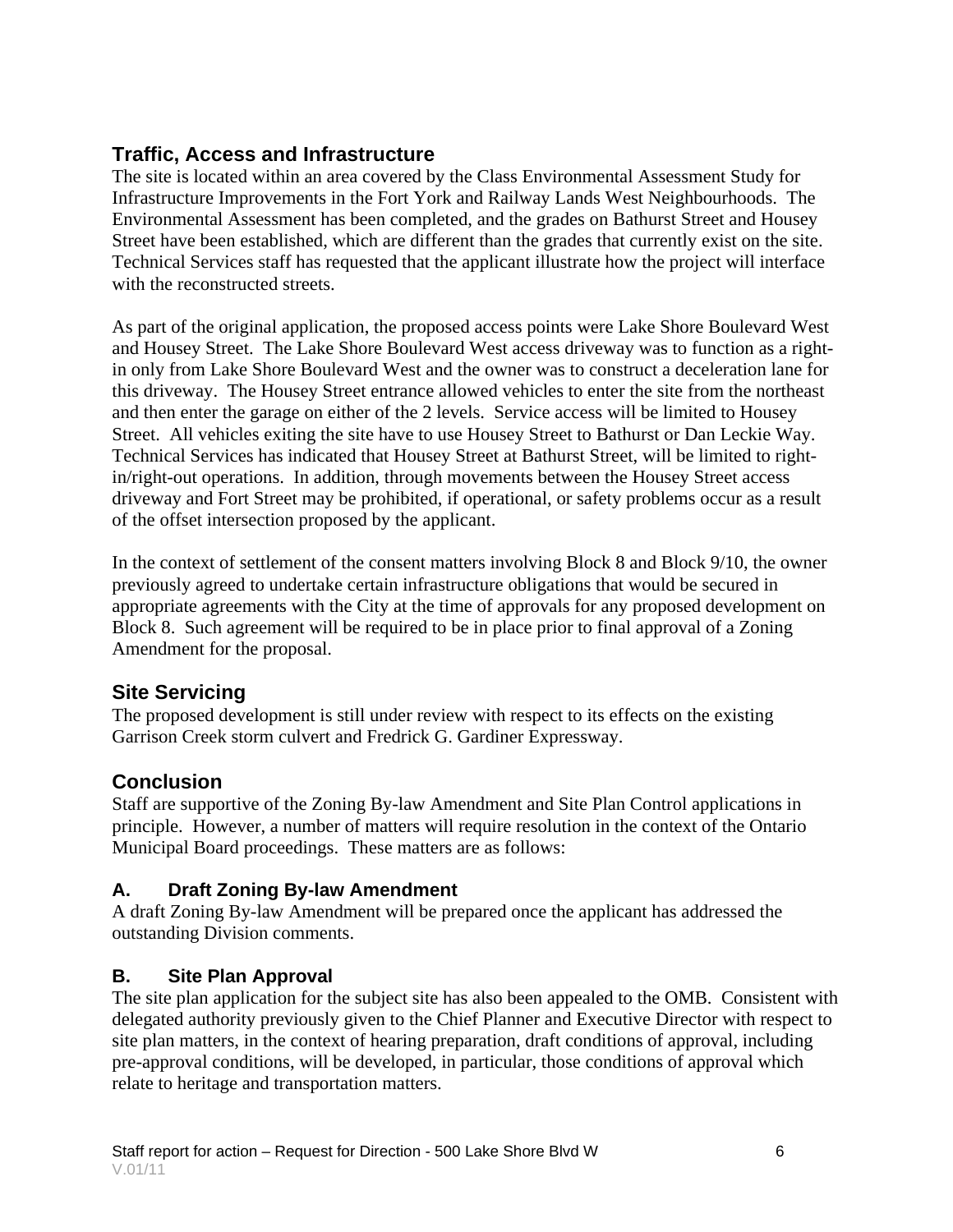#### **C. Heritage Matters**

The application is subject to an application for demolition under the Ontario Heritage Act. Heritage Preservation Staff are reporting out on matters related to the proposed demolition and reconstruction of the west and south facades of the building. A report regarding the demolition of the heritage structure has been forwarded under separate cover by Heritage Preservation Services to the Toronto Preservation Board. If necessary, staff will report back on heritage matters.

#### **CONTACT**

Marian Prejel, Senior Planner Tel. No. (416) 392-9337 Fax No. (416) 392-1330 E-mail: mprejel@toronto.ca

#### **SIGNATURE**

Gregg Lintern, MCIP, RPP Director, Community Planning Toronto and East York District

(p:\2011\Cluster B\pln\teycc21640530060.doc) - at

#### **ATTACHMENTS**

Attachment 1: Site Plan Attachment 2: Elevations Attachment 3: Elevations Attachment 4: Application Data Sheet

 $\overline{\phantom{a}}$  , we can assume that the contract of the contract of the contract of the contract of the contract of the contract of the contract of the contract of the contract of the contract of the contract of the contract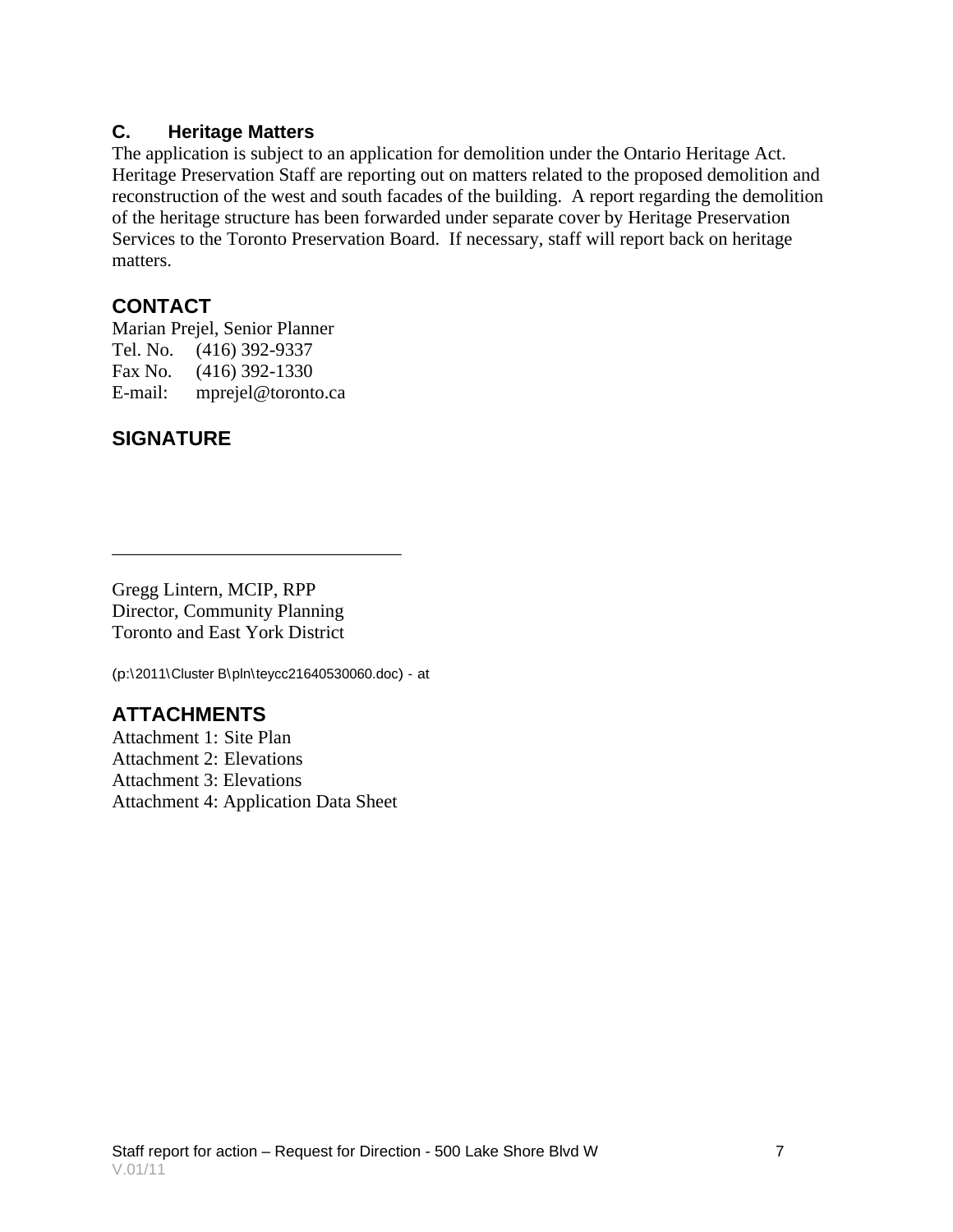![](_page_7_Figure_0.jpeg)

![](_page_7_Figure_1.jpeg)

File # 04 200810 0Z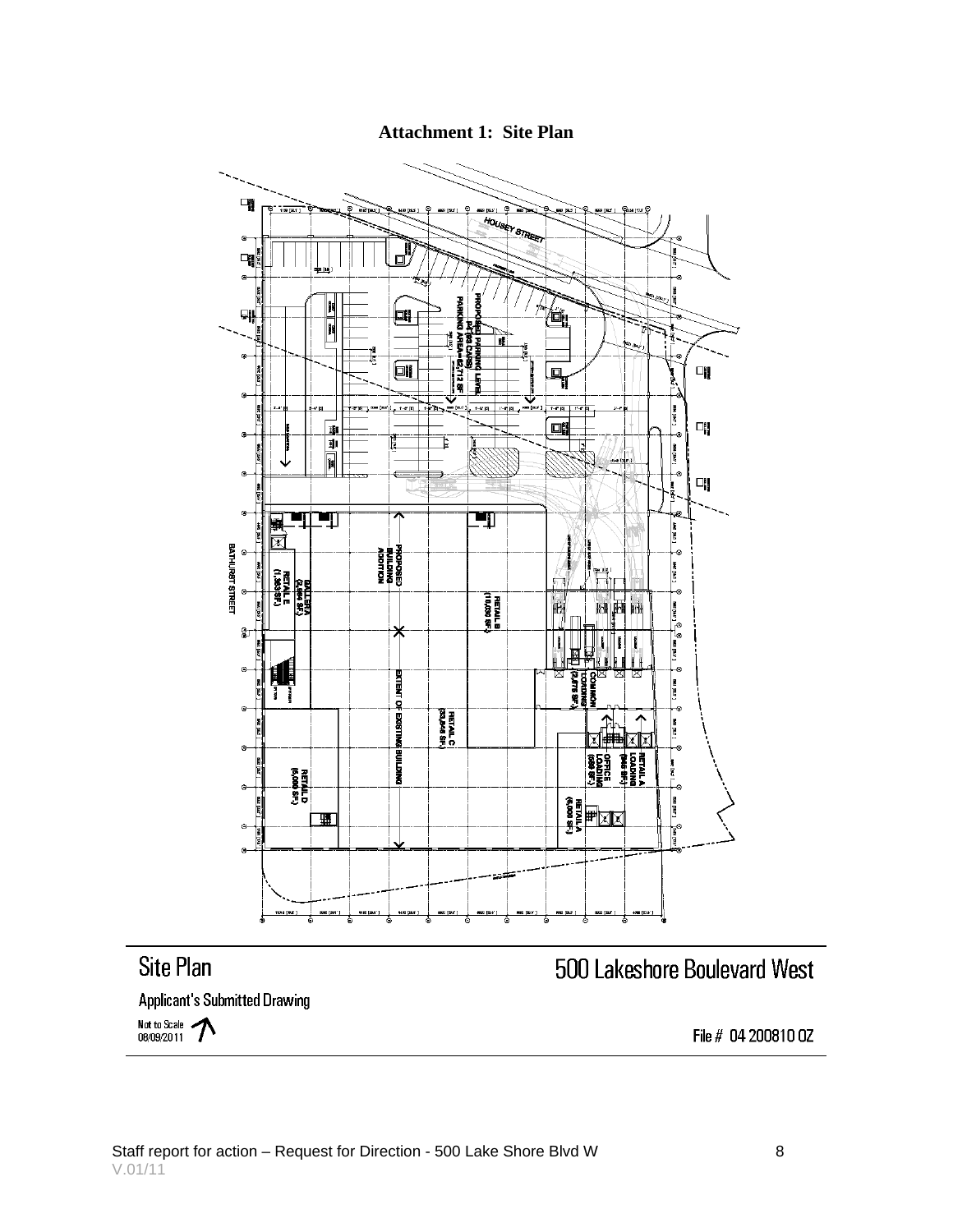![](_page_8_Figure_0.jpeg)

**Attachment 2: Elevations**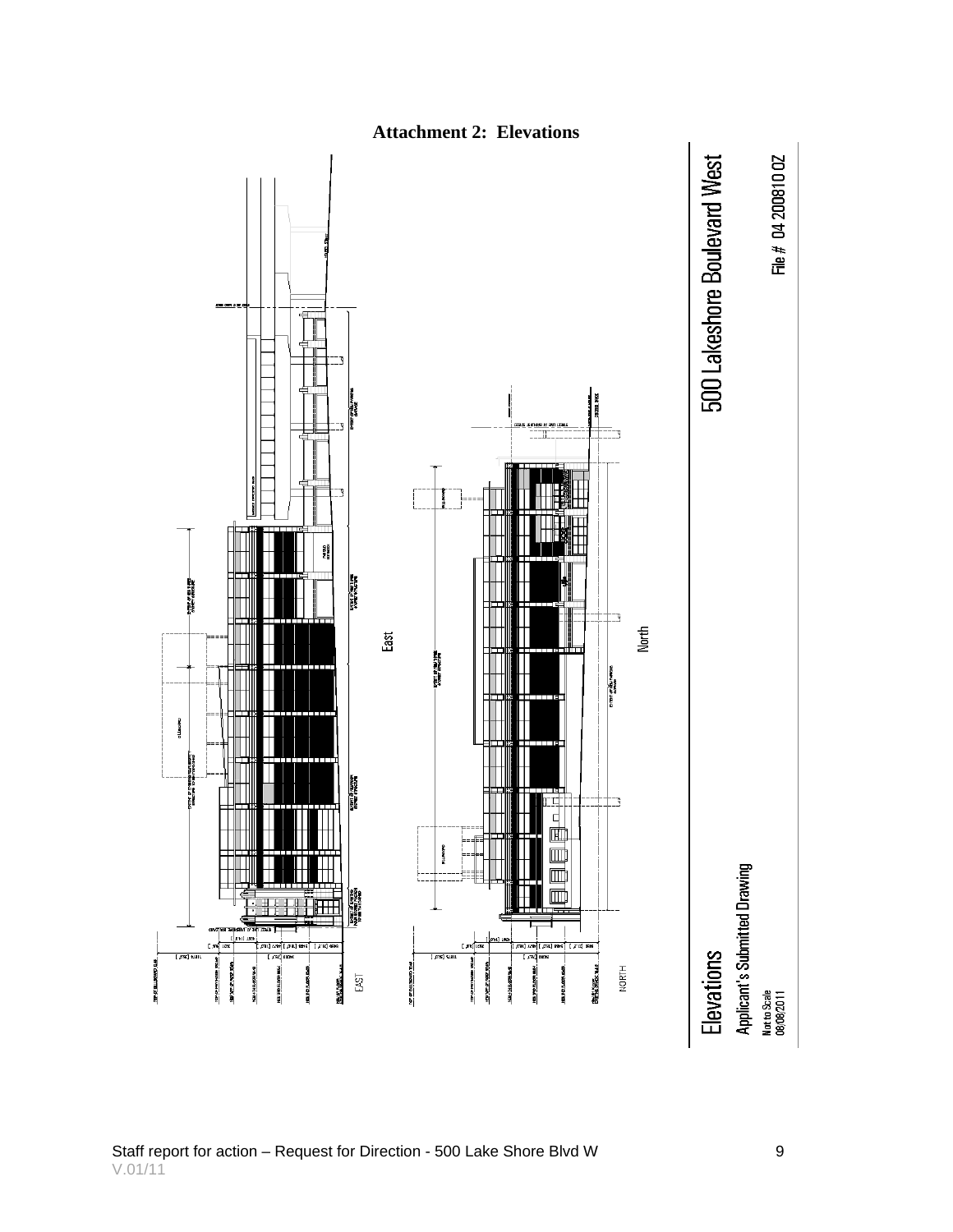![](_page_9_Figure_0.jpeg)

#### **Attachment 3: Elevations**